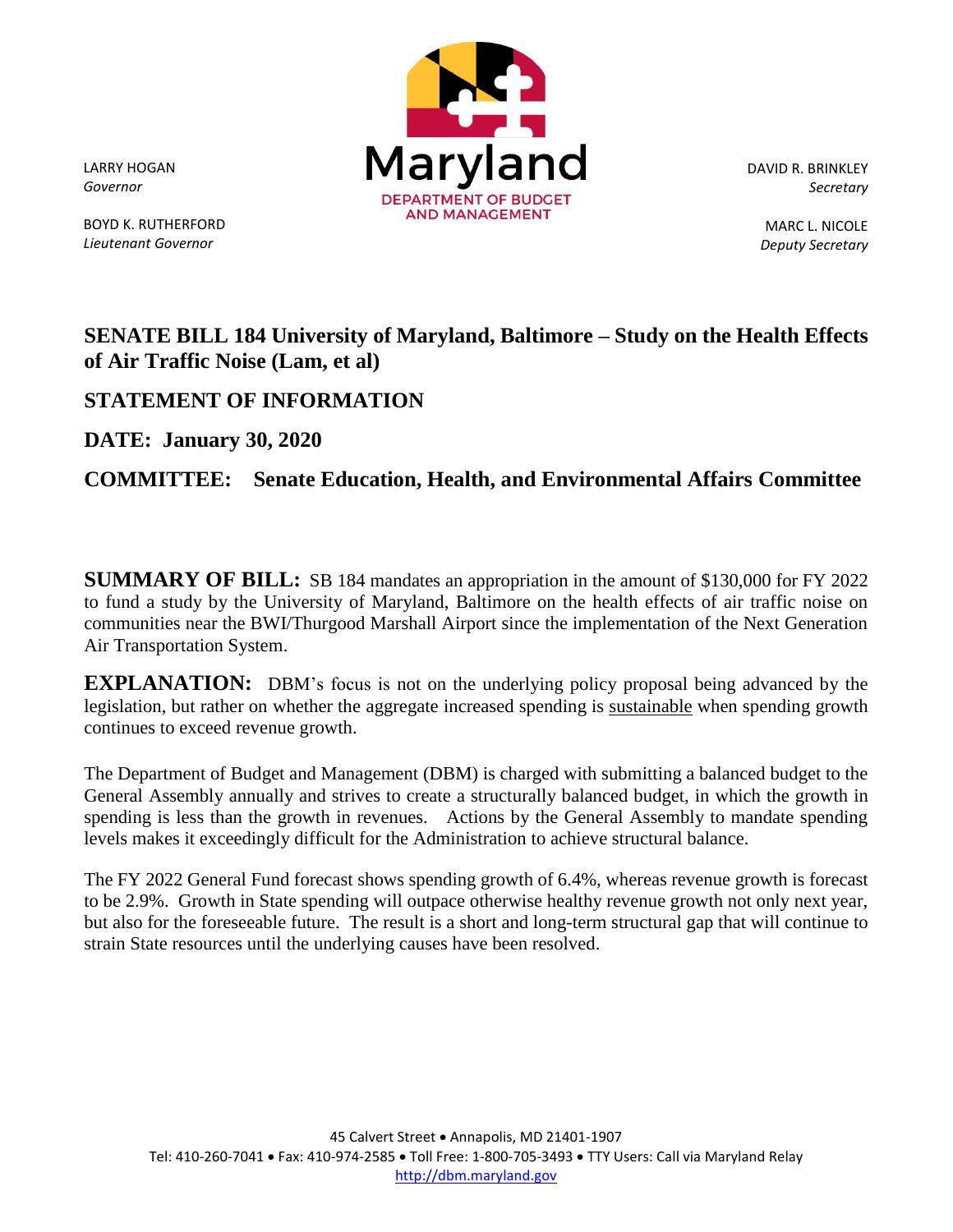

## **General Fund Budget Outlook Fiscal 2022 - 2025**

|                           | Est.<br>2022 | Est.<br>2023 | Est.<br>2024 | Est.<br>2025 |
|---------------------------|--------------|--------------|--------------|--------------|
| <b>Cash Balance</b>       | $-$ \$833    | $-$1,135$    | $-$1,201$    | $-$1,298$    |
| <b>Structural Balance</b> | $-$ \$701    | $-$ \$905    | $-$ \$984    | $-$1,071$    |

Department of Legislative Services, January 2020 Fiscal Briefing

For FY 22 – FY 25, the cumulative impact of an ongoing imbalance between spending and revenues is a \$3.6 billion structural gap. Our structural budget problem reflects a spending problem; not a revenue problem.

The ever-increasing use of mandates and entitlement spending by the General Assembly is a more recent practice, making the State's structural budget deficit a chronic challenge. According to the Department of Legislative Services (DLS), 70.2% of the FY 2020 General Fund allowance is mandated or entitlement spending.

Until we achieve long-term structural balance, programs cannot rely on a consistent funding level. Constituencies for these proposed programs or enhanced spending bills should be forewarned that passage